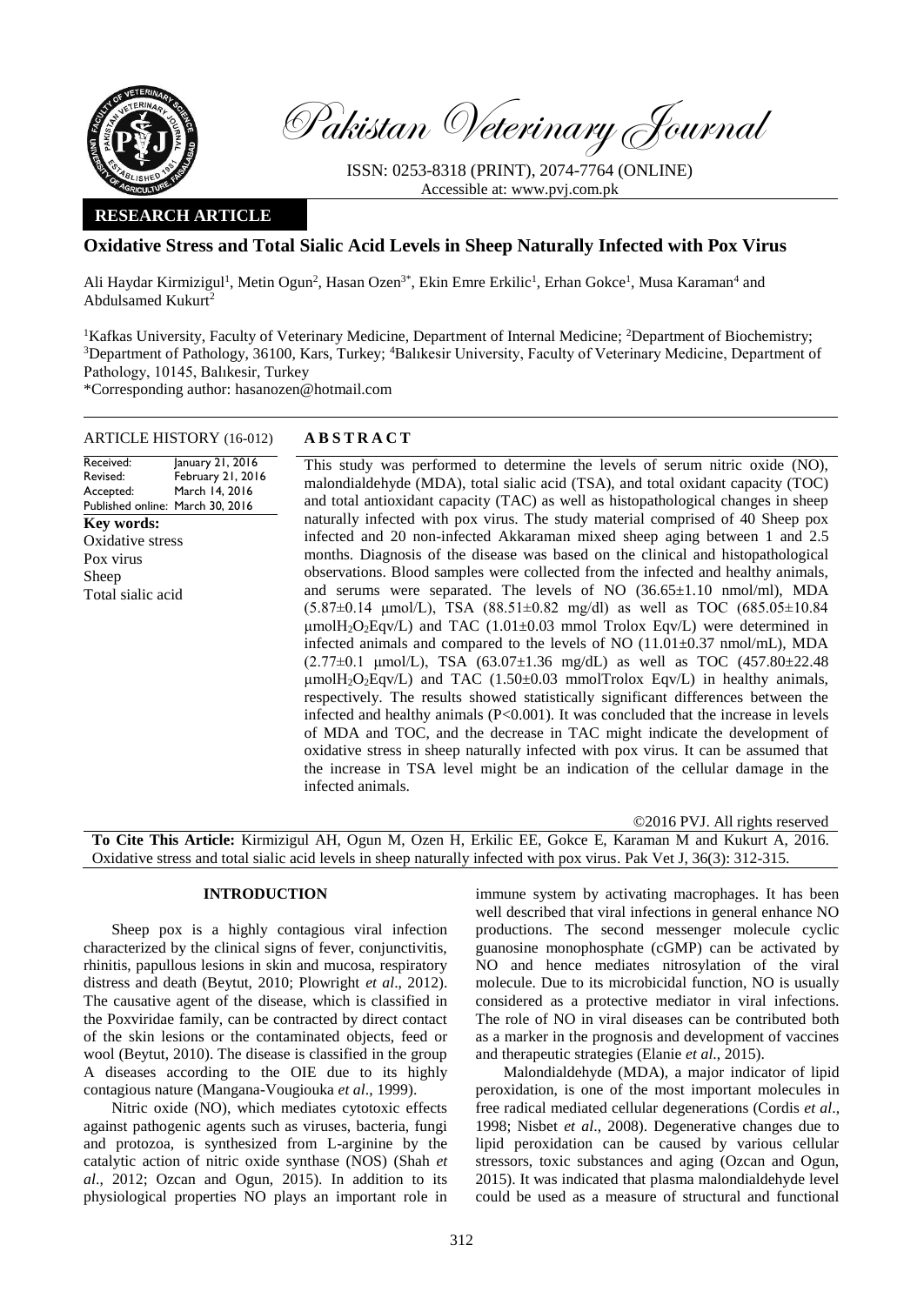degenerations in cellular membranes (Nisbet *et al*., 2008; Cigremis *et al*., 2015).

Sialic acid (SA) is an acetylated neuraminic acid derivative, and found in various tissues as a component of glycoproteins, glycolipids, oligosaccharides and polysaccharides (Karapehlivan *et al*., 2007). SA concentration is reported to increase fast in inflammatory reactions or at the beginning of cellular injuries. Therefore, total sialic acid (TSA) can be used as an indicator of tissue damage (Karapehlivan *et al*., 2014). It was previously reported that plasma SA levels could be used as an indicator of inflammatory conditions (Çitil *et al*., 2004; Erdogan *et al*., 2008).

In this study, changes at the levels of serum NO, MDA, TSA and total oxidant capacity (TOC) and antioxidant capacity (TAC) was aimed to be studied to investigate the pathogenesis of sheep pox disease in naturally infected sheep.

### **MATERIALS AND METHODS**

**Animals:** The study material was 40 sheep pox infected (Group 1) and 20 clinically healthy (Group 2) Akkaraman-mixed sheep aging 1-2.5 months including both sexes. Diagnosis of the disease was based on the clinical and histopathological findings.

**Determination of serum NO, MDA, TSA, TAC and TOC levels:** Blood samples were collected from jugular vein and serum was separated by centrifugation at 3000 rpm for 10 minutes. NO levels were determined according to the method described by Miranda *et al*. (2001) Nitrate is reduced to nitrite by VaCl<sub>3</sub>, and then in acidic environment nitrite was reacted with sulphanilamide to produce colored diazonium compound, which was read at 540 nm.

MDA concentration was measured by the method of Yoshioka *et al*. (1979) in that the reaction between thiobarbituric acid and MDA produced as an end product of lipid peroxidation. The end products were read at 535 nm.

TSA was measured colorimetrically using a spectrophotometer (UV-1201, Shimadzu, Japan) by the method of Sydow (1985) in that all bound sialic acid were separated by acid per-chloride in serum, and then the supernatants were boiled by Erlich reagent, and finally the product was read at 525 nm.

The total antioxidant capacity (TAC) was measured by a commercial kit from Rel Assay Diagnostics (Gaziantep, Turkey). The method is based on the reduction of colored 2,2'-azino-bis(3-ethylbenzotiazoline-6-sulphonic acid) (ABTS) radical to a colorless reduced form by the antioxidants that are present in the sample. The absorbance is measured at 660 nm.

The total oxidant capacity (TOC) was measured by a commercial kit from Rel Assay Diagnostics (Gaziantep, Turkey). The method is based on the principle that oxidants that are present in the sample can oxidize the ferrous ions, previously bounded to a chelator, to ferric ions. Further, in an acidic medium, the ferric ions make a colored complex with a chromogen. The intensity of the color is measured at 530 nm. The assay is calibrated with  $H<sub>2</sub>O<sub>2</sub>$  and the results of the test are expressed in  $\mu$ mol  $H<sub>2</sub>O<sub>2</sub> Eq/L.$ 

**Histopathology:** Skin and lung samples collected from the animals were fixed in 10% neutral buffered formalin and then embedded in paraffin. Tissue sections cut from the paraffin blocks were routinely stained with Hematoxylin and Eosin (HE), and evaluated under a light microscope.

**Statistical analysis:** Statistical evaluation of the results was done using SPSS® (SPSS 20, IL, USA) software. The distribution of the groups was assessed by the Shapiro-Wilk test. Groups were compared with the parametric tests since the data showed normal distribution. The statistical differences between the groups were evaluated with the t-test. Results were reported as mean±SE (Standard error). In the statistical evaluation, P<0.05 was considered to be statistically significant.

#### **RESULTS**

Clinical signs in animals included high fever, conjunctivitis, rhinitis, serous to muco-purulent nasal discharge, lacrimation, loss of attention to environment and exhaustion. Three sheep with very poor clinical condition died during the clinical examination. Sheep pox lesions, which were characterized by irregularly shaped well-circumscribed papules in less wooled areas such as abdomen and medial thigh, were noted. Lung auscultation revealed hardened vesicular sounds. Other clinical findings were 40.27±0.97˚C body temperature, 102.6±1.84/min pulse rate, and 32.8±0.75/min respiratory rate in the infected animals as compared to 39.10±0.11˚C, 92.55 $\pm$ 1.59/min and 24.95 $\pm$ 0.65/min in healthy animals, respectively. Differences between the infected and healthy animals in body temperature, pulse and respiratory rates were determined to be statistically significant (P<0.001).

Serum levels of NO, MDA, TSA, as well as TOC and TAC values in infected and healthy sheep are given in Table 1. In all parameters differences between the infected and healthy animals were determined to be statistically significant (P<0.001).

In histological examination, microscopic lesions of the skin samples in the infected sheep were characterized by hydropic degeneration of the epidermis. Loosening of cellular junctions and liquefaction of the epithelia were noted. Ballooning of the Stratum spinosum epithelia mostly showing nuclear marginal hyperchromasia was seen. Few sheep pox cells having vacuolated nuclei, marginated chromatin and intracytoplasmic eosinophilic inclusions were also detected. Hyperkeratosis, parakeratosis and acanthosis accompanied the above mentioned changes (Fig. 1). In lungs, proliferative bronchiolitis and alveolitis were the main findings. Characteristic sheep pox cells were observed in the infected areas. Mild to severe congestion, monocyte and occasional neutrophil leukocyte infiltration were also noted (Fig. 2).

#### **DISCUSSION**

The causative agent of sheep pox disease is Capripox virus, belonging to the Poxviridae family. The disease is highly contagious and can be contracted directly from the infected animals or indirectly from contaminated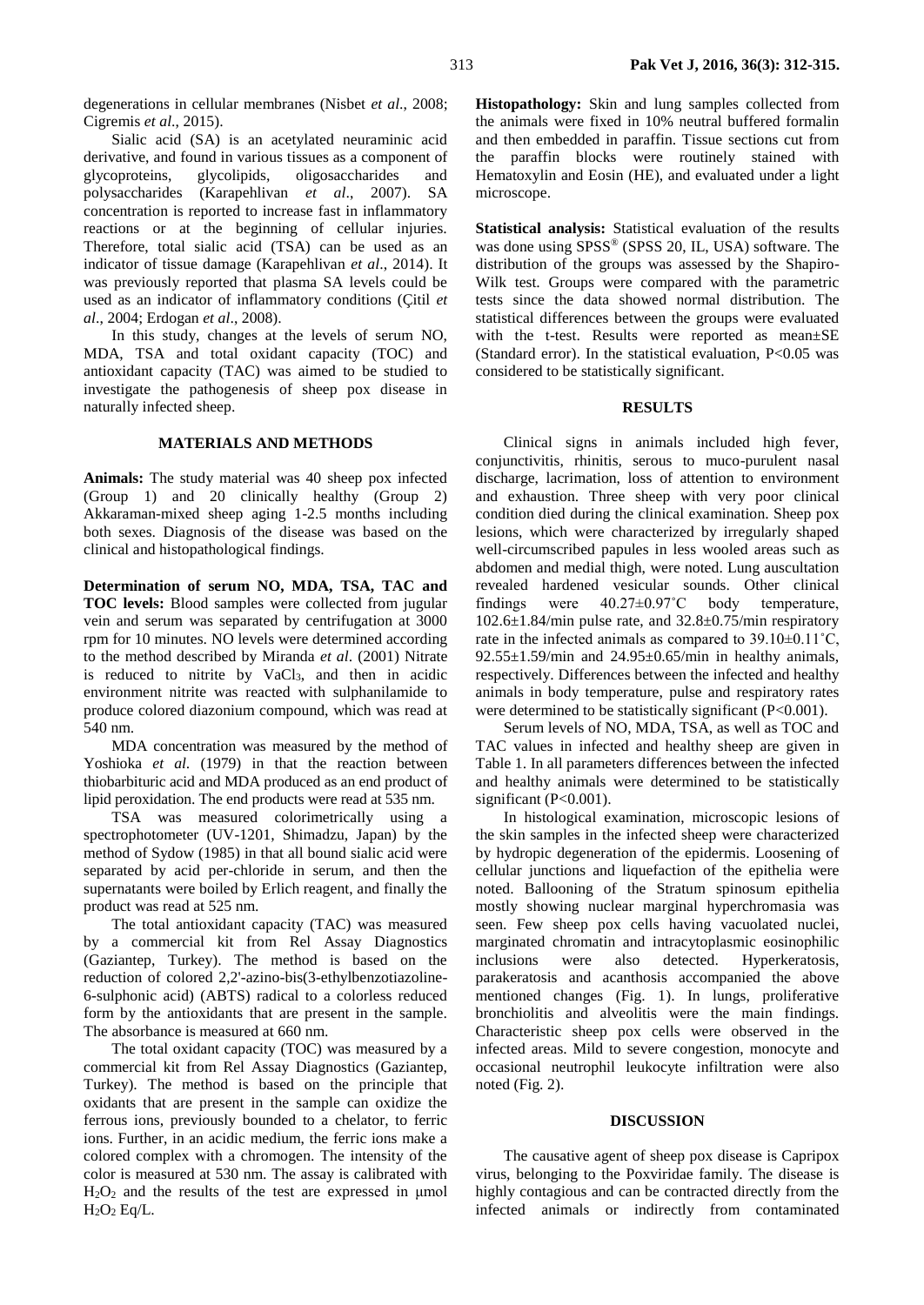materials. However, respiratory route is more common (Yeruham *et al*., 2007). Typical clinical signs include anorexia, high fever, increase in pulse and respiratory rates, edema in eyelids, conjunctivitis, nasal discharge, rhinitis, pneumonia, irregularly shaped swellings in skin and mucosa (Beytut, 2010; Plowright *et al*., 2012). Similarly, in the present study infected sheep showed clinical signs of high fever, rhinitis, serous to mucopurulent nasal discharge, lacrimation, loss of attention to environment and exhaustion. Hardened vesicular sounds were also noted in lung auscultation. Compared to the control group body temperature, pulse and respiratory rates were significantly higher in the infected sheep.

Skin lesions in sheep pox infection are well described elsewhere (Mauldin and Peters-Kennedy, 2016). All of the infected animals in this study showed classical skin lesions, which were mostly irregularly shaped, well demarcated, umblicated and sometimes surrounded by a hyperemic ring. These typical papullous lesions were noted especially in less wooled body regions such as abdomen and medial thigh. Microscopic view of these lesions revealed microvesicle formation as a result of hydropic degeneration and liquefaction, which were accompanied by hyperkeratosis, parakeratosis, acanthosis and sheep pox cells, characterized by vacuolated nucleus, marginated chromatin and intracytoplasmic eosinophilic inclusion bodies. The pulmonary lesions were recorded as typical proliferative alveolitis and bronchiolitis with occasional necrosis, congestion, mononuclear cellular infiltration and sheep pox cells. Dermal and pulmonary lesions in these animals were in accordance with the previous reports (Gulbahar *et al*., 2006; Beytut, 2010; Plowright *et al*., 2012).

Sialic acid is normally found in various tissues as a component of glycoproteins, glycolipids, polysaccharides and mucoproteins, and its serum concentration is known to increase in cellular degenerations (Haq *et al*., 1993; Karapehlivan *et al*., 2007). Therefore, determination of serum sialic acid level might give important clues about the course of various diseases. Recently, high sialic acid level has also been evaluated as an important inflammatory mediator in veterinary medicine (Uzlu *et al*., 2010). In the present study, serum TSA level in the infected animals  $(88.51 \pm 0.82)$  was found higher than that of control animals  $(63.07\pm1.36)$ . The difference between the groups was also determined to be significant (P<0.001). The higher TSA levels in the sheep pox infected animals were evaluated as a result of inflammatory cellular degeneration in these animals.

Oxidative stress is known to occur when the neutralizing capacity of the body cannot compensate free oxygen radicals and the reactive oxygen metabolites. As a result, these molecules trigger cellular damage that causes structural and functional losses (Erdogan *et al*., 2008; Nisbet *et al*., 2008). Free oxygen radicals cause lipid peroxidation and yields increased MDA production (Erdogan *et al*., 2008). MDA is the most important endproduct of lipid peroxidation and can be evaluated as a parameter of oxidative tissue damage (Nisbet *et al*., 2008). In many studies, increased serum MDA levels as a result of inflammation have been shown (Issi *et al*., 2008; Nisbet *et al*., 2008; Ergönül and Kontaş Akşar, 2009). Accordingly, in the present study serum MDA level in

sheep pox infected animals  $(5.87\pm0.14 \text{ \mu} \text{mol/L})$  was determined to be higher than that of healthy animals  $(2.77\pm0.1 \mu \text{mol/L})$ . In addition, higher serum TOC level and lower TAC level was detected in the infected animals compared to the healthy ones. The findings of higher MDA and TOC level and lower TAC level in the sheep pox infected animals indicate that the disease induces severe oxidative damage. Overproduction of end products of lipid peroxidation such as MDA and chemically signaling molecule NO can be seen as a common phenomenon in various infections. These reactive oxygen species affect the host's cells and tissues. These host defense molecules are evidently produced to kill the intruding pathogens, which then suffer oxidative stress because of the host (Akaike and Maeda, 2000).



**Fig. 1:** Skin; Hydropic degeneration, hyper- and para-keratosis, acanthosis. Balloning of cells with nuclear marginal hyperchromasia and cellular liquefaction. Inlet figure: sheeppox cell having intracytoplasmic eosinophilic inclusion body (arrow). H&E.



**Fig. 2:** Lung; Proliferative alveolitis, congestion and monocyte infiltration. Inlet figure: Histiocyte-like cells showing swollen cytoplasm, nuclear marginal hyperchromasia and intracytoplasmic eosinophilic inclusions - Sheeppox cells (arrows). H&E.

**Table 1:** Serum NO, MDA, TSA, TOC and TAC values in infected and healthy sheep

| Groups                                   | NO.       | <b>MDA</b>           | TSA     | TOC.                                                                                | <b>TAC</b> |
|------------------------------------------|-----------|----------------------|---------|-------------------------------------------------------------------------------------|------------|
|                                          | (mmol/ml) | $(\mu \text{mol/L})$ | (mg/dl) | (umol                                                                               | (mmol      |
|                                          |           |                      |         | $H_2O_2E$ gv/L)                                                                     | Trolox     |
|                                          |           |                      |         |                                                                                     | EqV/L      |
|                                          |           |                      |         | $Infected$ 36.65±1.10 5.87±0.14 88.52±0.82 685.05±10.84 1.01±0.03                   |            |
| Healthy                                  |           |                      |         | $11.01 \pm 0.37$ 2.77 $\pm$ 0.1 63.07 $\pm$ 1.36 457.80 $\pm$ 22.48 1.50 $\pm$ 0.03 |            |
| The data were given as mean±SE, P<0.001. |           |                      |         |                                                                                     |            |